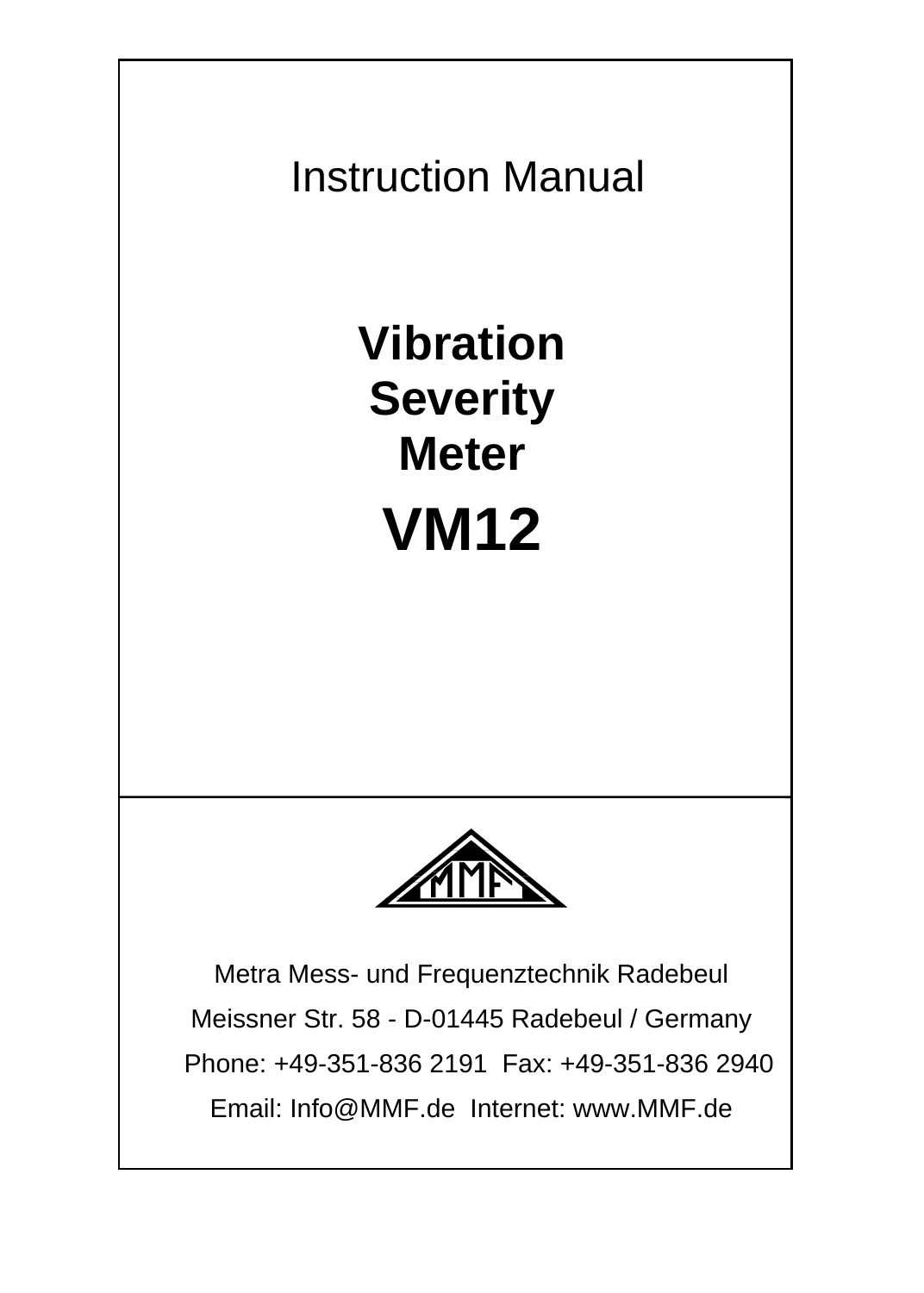# **Contents**

| 1. Properties                      | 2 |
|------------------------------------|---|
| 2. Application                     | 2 |
| 3. Function                        | 3 |
| 4. Operation                       | 4 |
| 4.1. Selection of Measuring Points | 4 |
| 4.2. Mounting of the Accelerometer | 6 |
| 4.3. Measurement                   |   |
| 4.4. Replacing the Battery         | 8 |
| 5. Vibration Severity Measurement  | 8 |
| 6. Maintenance and Calibration     |   |
| 7. Technical Data                  |   |
| Appendix: Warranty                 |   |
| Declaration of CE Conformity       |   |

"ICP" is a registered trade mark of PCB Piezotronics Inc.

Feb. 06 #125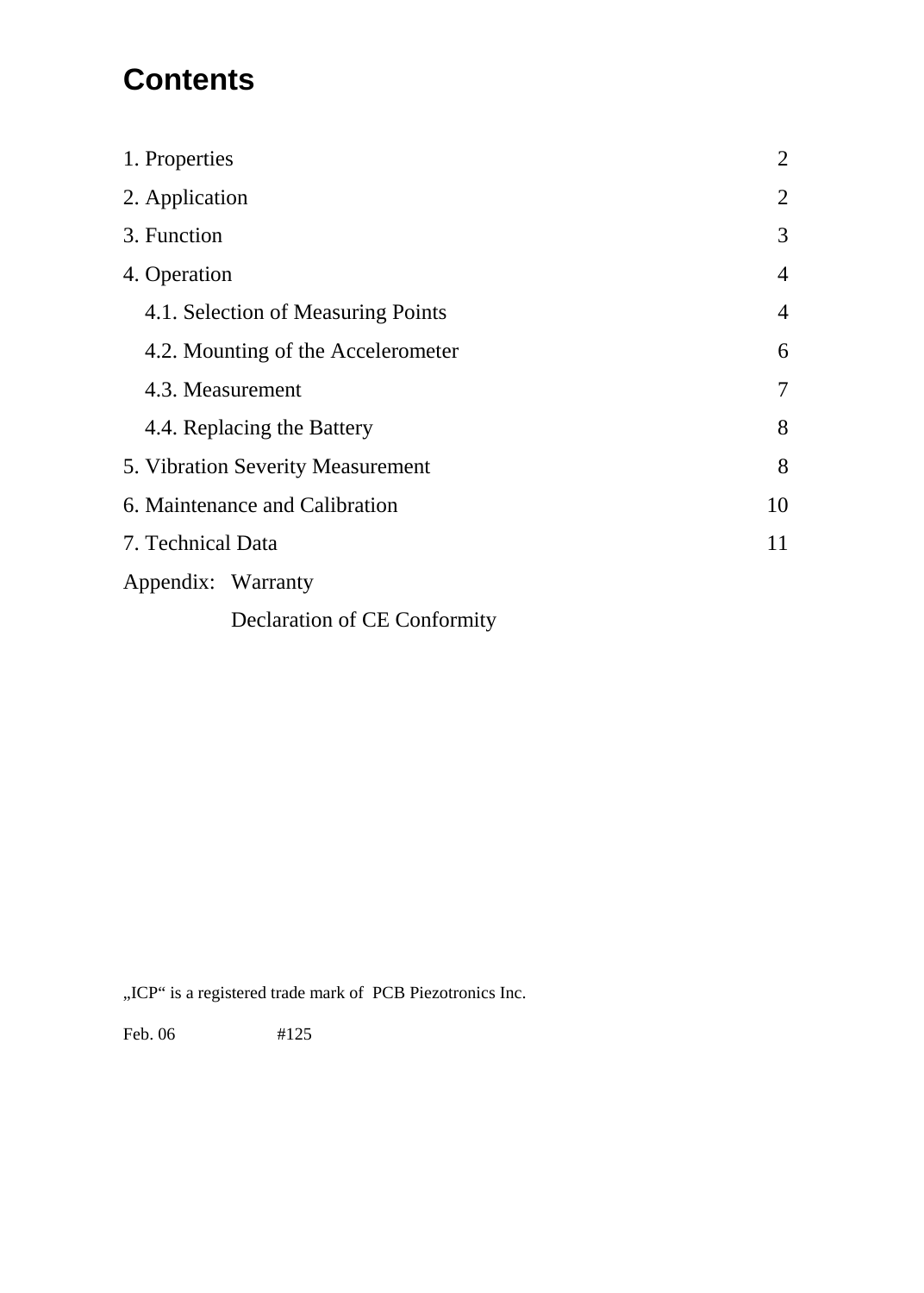

Probe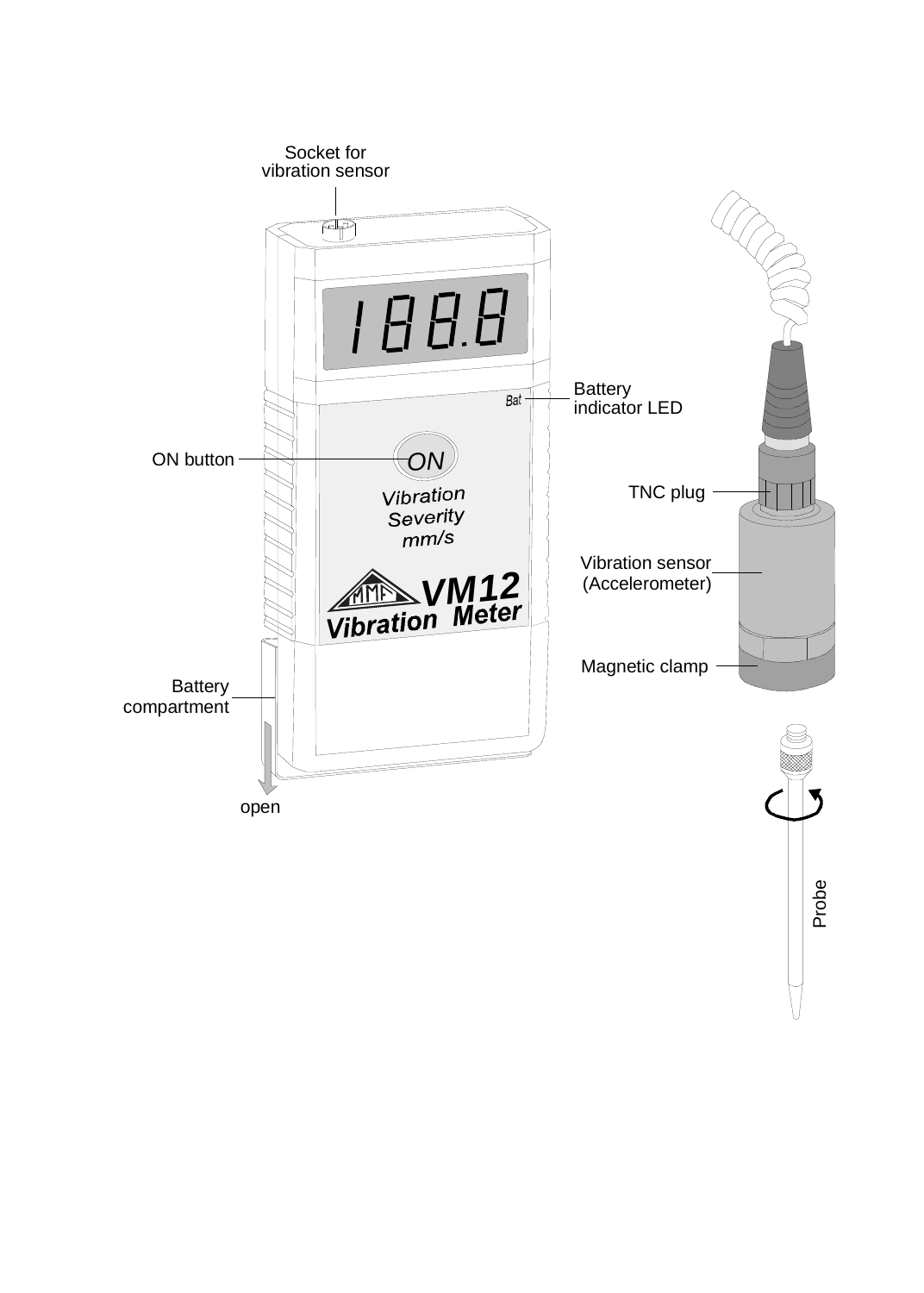*Dear customer,* 

*thank you for choosing an MMF Vibration Meter. We wish you convenient operation and successful work with your Vibration Meter VM12* 

## **1. Properties**

The vibration meter VM12 is designed for measuring vibration velocity (also called vibration severity) in the frequency range from 10 to 1000 Hz. It comes with an external piezoelectric accelerometer.

The instrument is very easy to operate and you will become familiar with its operation within shortest time.

## **2. Application**

The Vibration Meter VM12 was designed for offline vibration monitoring of all kind of rotating machinery to assess their running condition based on standard ISO 10816-1. A typical application is cyclic monitoring of machine vibration as part of a maintenance plan. A maintenance interval may be one day or some days up to weeks, depending on type and importance of the machine.

Machine condition monitoring at an early stage helps to prevent unexpected breakdowns. Thus expensive secondary damage and manufacturing loss can be avoided.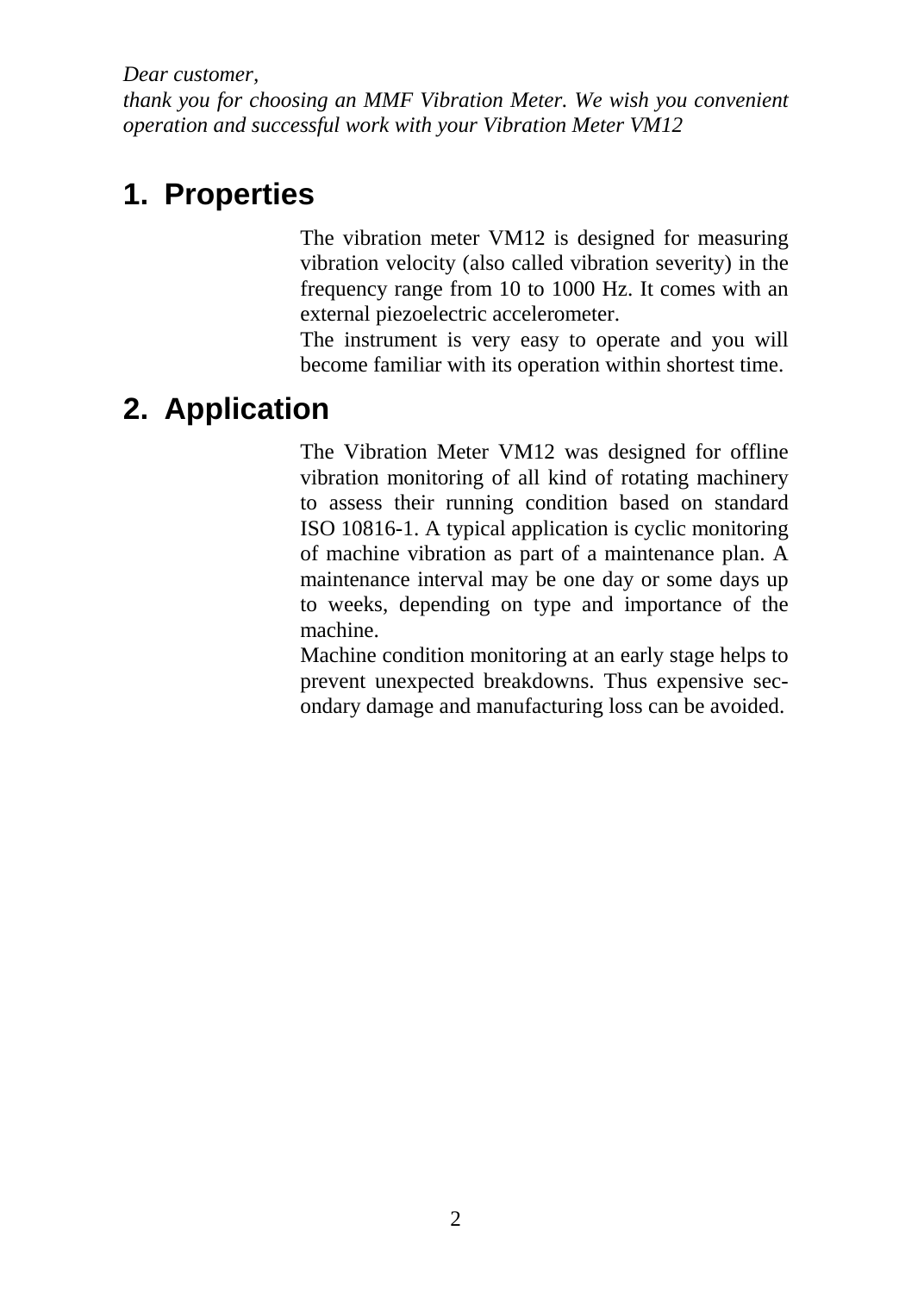# **3. Function**



Figure 1: Signal path of the VM12

**Vibration**  The Vibration Meter VM12 is supplied with a piezo **Sensor** ceramic planar shear accelerometer. This rugged type of accelerometer features highest precision and resolution. The accelerometer is equipped with an integrated ICP® compatible impedance converter.

**Signal** The accelerometer input is connected to an ICP® com-

Processing patible constant current source, which supplies the integrated electronic circuit of the sensor. The accelerometer signal passes a preamplifier and the following 10 Hz low pass and 1 kHz high pass filter. After filtering the signal is integrated to obtain vibration velocity from the sensor's acceleration signal.

After integration the signal passes a true rms rectifier.

**Display** The rectifier is followed by the analog-to-digital converter and the display. The display indicates 3½ digits that means, the highest indication is 1999. The indication is updated three times a second. The decimal point is before the last digit.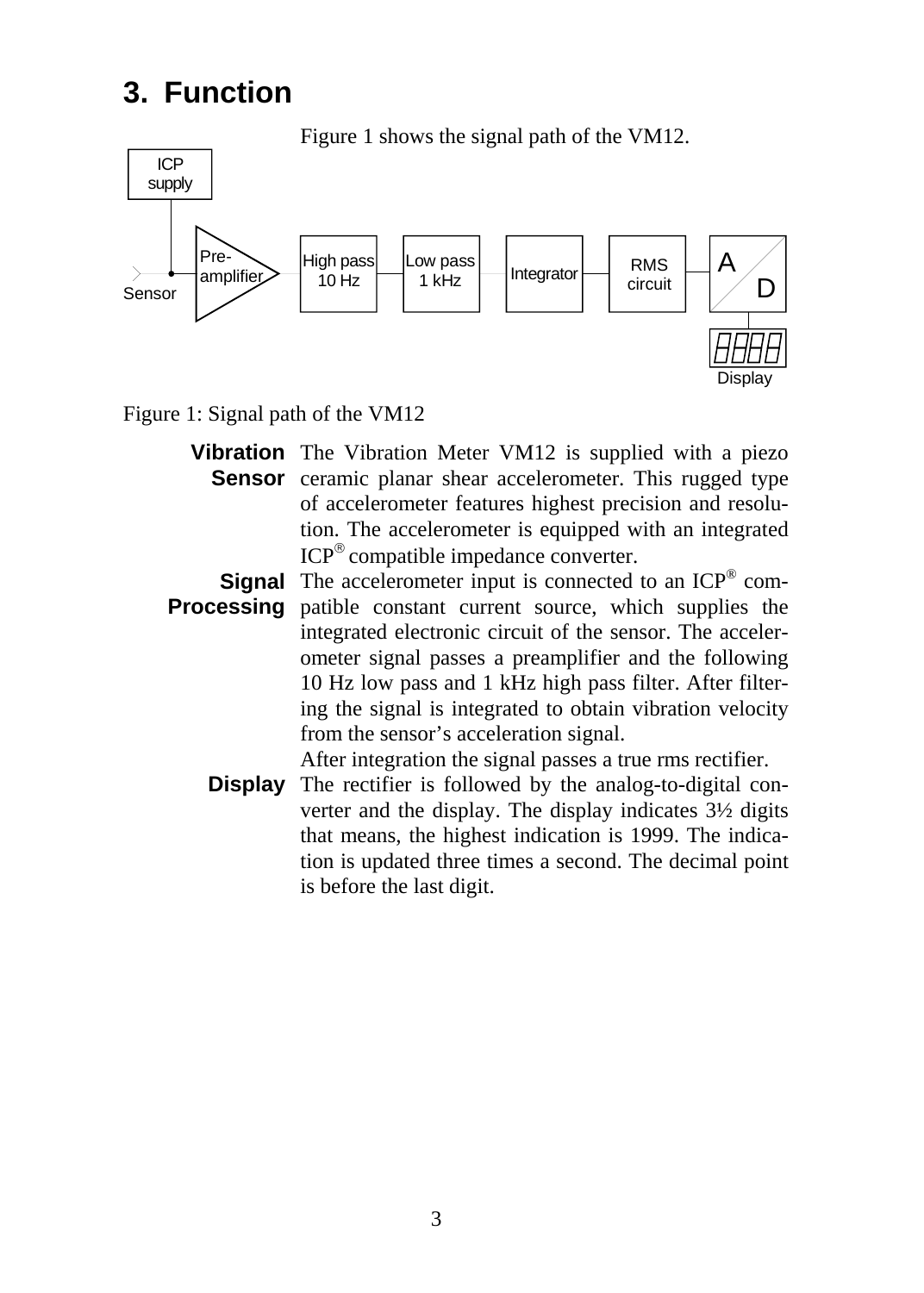# **4. Operation**

The Vibration Meter VM12 is very easy to operate:

- Mount the accelerometer
- Push the "ON" button
- Read the measuring value

### **4.1. Selection of Measuring Points**

**General** Before using the Vibration Meter VM12 suitable measuring points at the machine need to be selected. For this purpose it is recommended to turn to specialists with experiences in the field of vibration monitoring on rotating machinery.

> In general it is advisable to measure vibration near to its source to minimize distortion by transmitting mechanical components. Suitable measuring points are rigid components, for instance the housing of bearings or gearboxes.



Unsuitable for these measurements are fixing points at lightweight, flexible and soft components.

**Recommen-**The standard ISO 10816-1 recommends for vibration **dations to**  measurements on machines the housing of bearings or **ISO 10816-1** nearby measuring points.

> For routine monitoring it is sufficient in many cases to measure vibration only in vertical or in horizontal direction. Rigid mounted machines with horizontal shafts have their highest vibration levels usually in horizontal direction. Flexible mounted machines may have high vertical components of vibration, too.

> For inspections vibration should be measured in all three directions (vertical, horizontal and axial) at all bearings.

> The following illustrations show some examples for suitable measuring points.

> You will also find recommendations for measuring points at different types of machines in ISO 13373-1.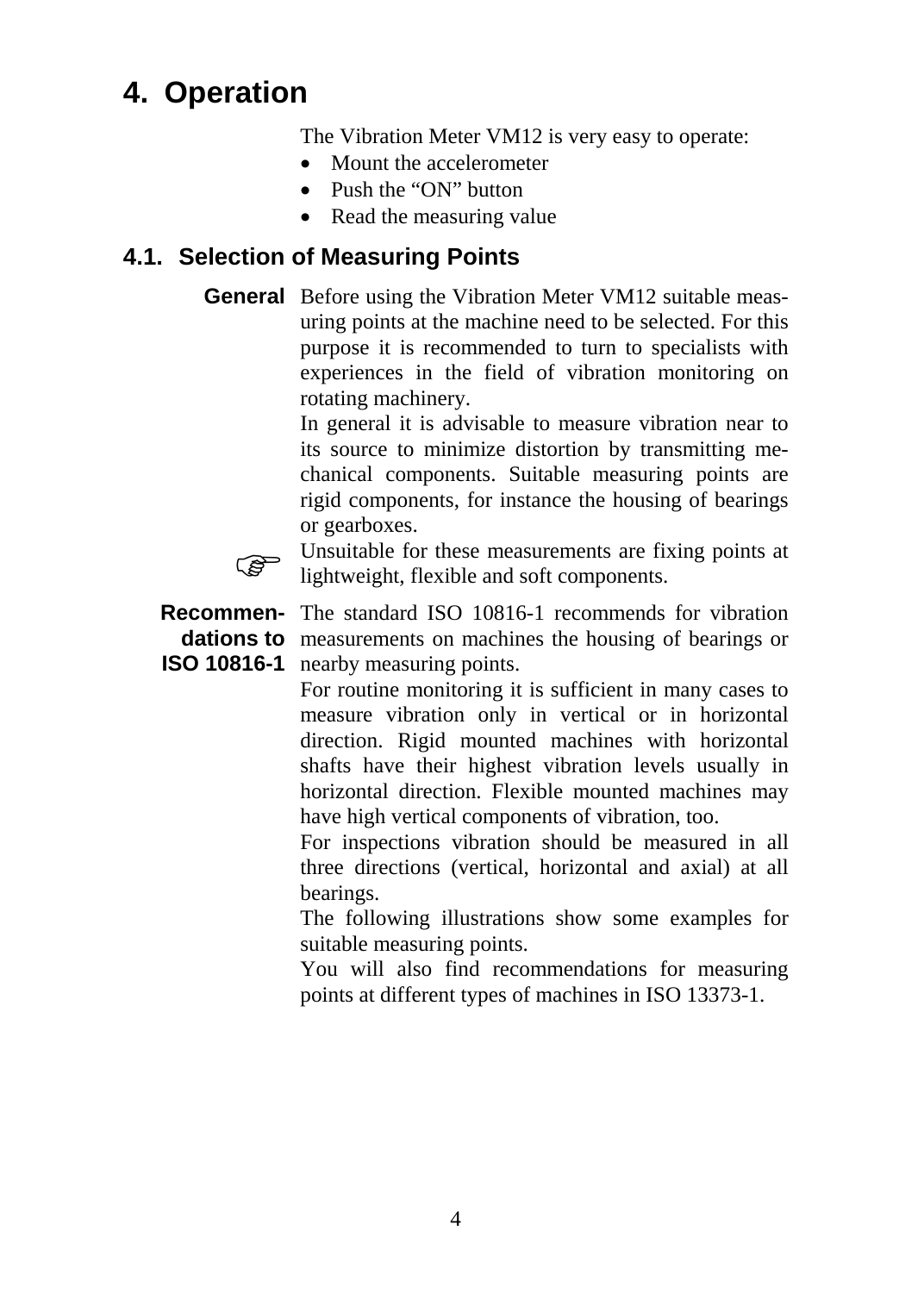

Figure 2: Measuring points on pillow block bearings



Figure 3: Measuring points on end shield bearings



Figure 4: Measuring points on electric motors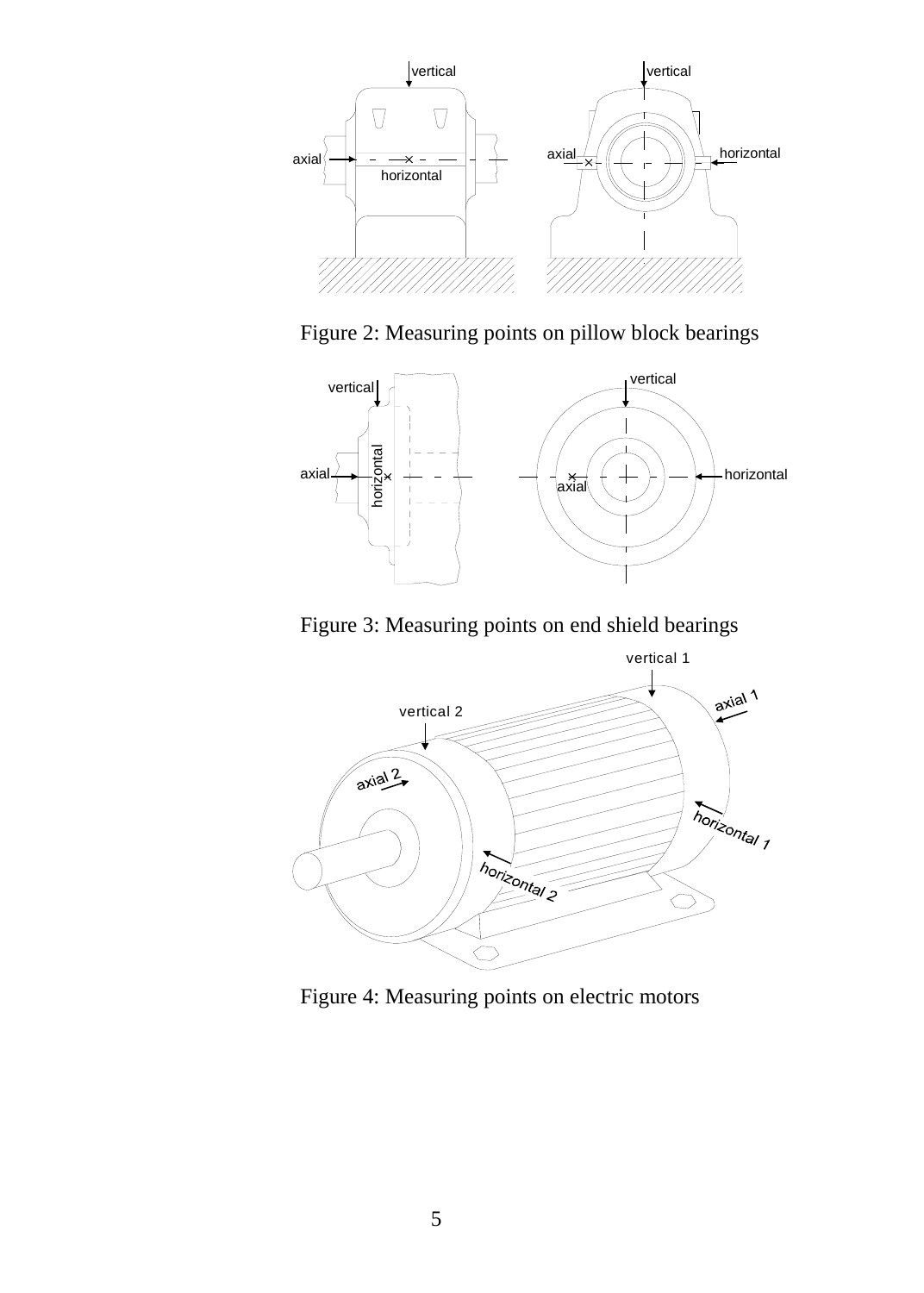## **4.2. Mounting of the Accelerometer**

- **Magnetic** The easiest way to attach the accelerometer to the **Clamp** measuring point is the use of a magnetic clamp (delivered together with the accelerometer). It is screwed into the M5 threaded hole in the bottom of the accelerometer. A thin film of grease, for instance silicone oil, between accelerometer and magnetic clamp and on the measuring point improves the quality of mechanical coupling.
	-

The magnetic clamp has a very strong pulling force and is, therefore, suitable for transmission of high vibration levels. Please note, however, that careless dropping of the magnetic clamp to the measuring point may generate very high g levels which can overload the accelerometer. Therefore, put on the sensor with the magnetic clamp to the measuring point like shown in Figure 5 by gently rolling it over the edges.



Figure 5: Attaching the magnetic clamp

**Coupling**  For defined coupling conditions to the measuring ob-**Surface** ject, it is recommended to use a coupling plate of steel with a flat coupling surface. It should have at least the diameter of the accelerometer bottom. Suitable for this purpose is, for instance, a steel plate according to Figure 6. It can be epoxy glued or welded to the measuring point.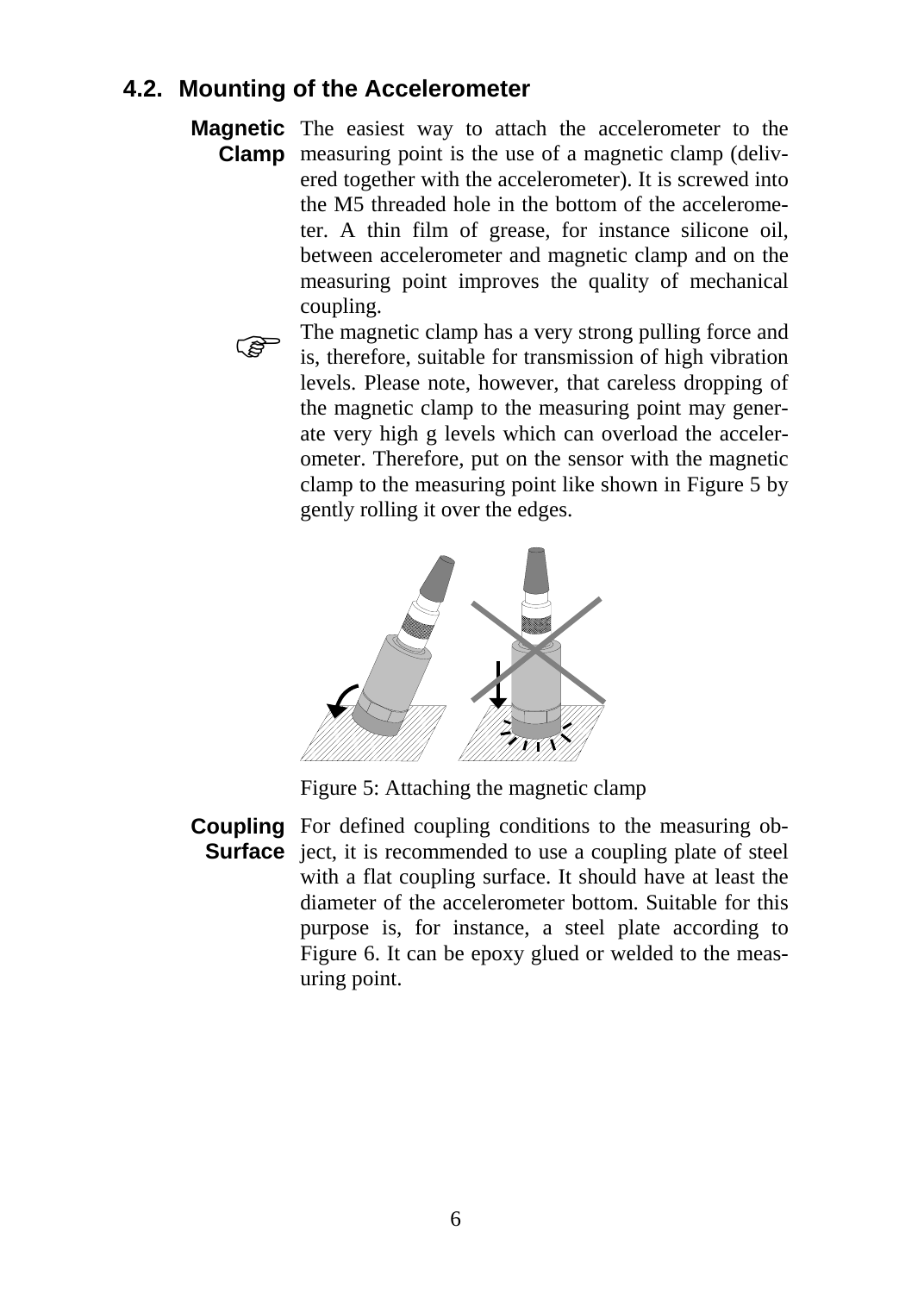

Figure 6: Preparing the coupling point

- Accelerometer The probe is an useful accessory for rough estimating **Probe** measurements of vibration severity at measuring points which are difficult to access. It is screwed into the M5 threaded hole in the bottom of the accelerometer. However, some experience is required to get reproducible results.
- Accelerometer Make sure that the cable connector at the accelerometer  **Cable** is tightly screwed. The connection of the cable to the measuring instrument is removed by pulling it out. Please don't try to turn it!

#### **4.3. Measurement**

**Switching on** The VM12 is switched on by pressing the "ON" button. After some seconds the measuring result can be read.

**Shut-off Timer** About 1 to 2 minutes after pressing the "ON" button, the instrument switches off automatically. This way an unintentional discharge of the battery is avoided.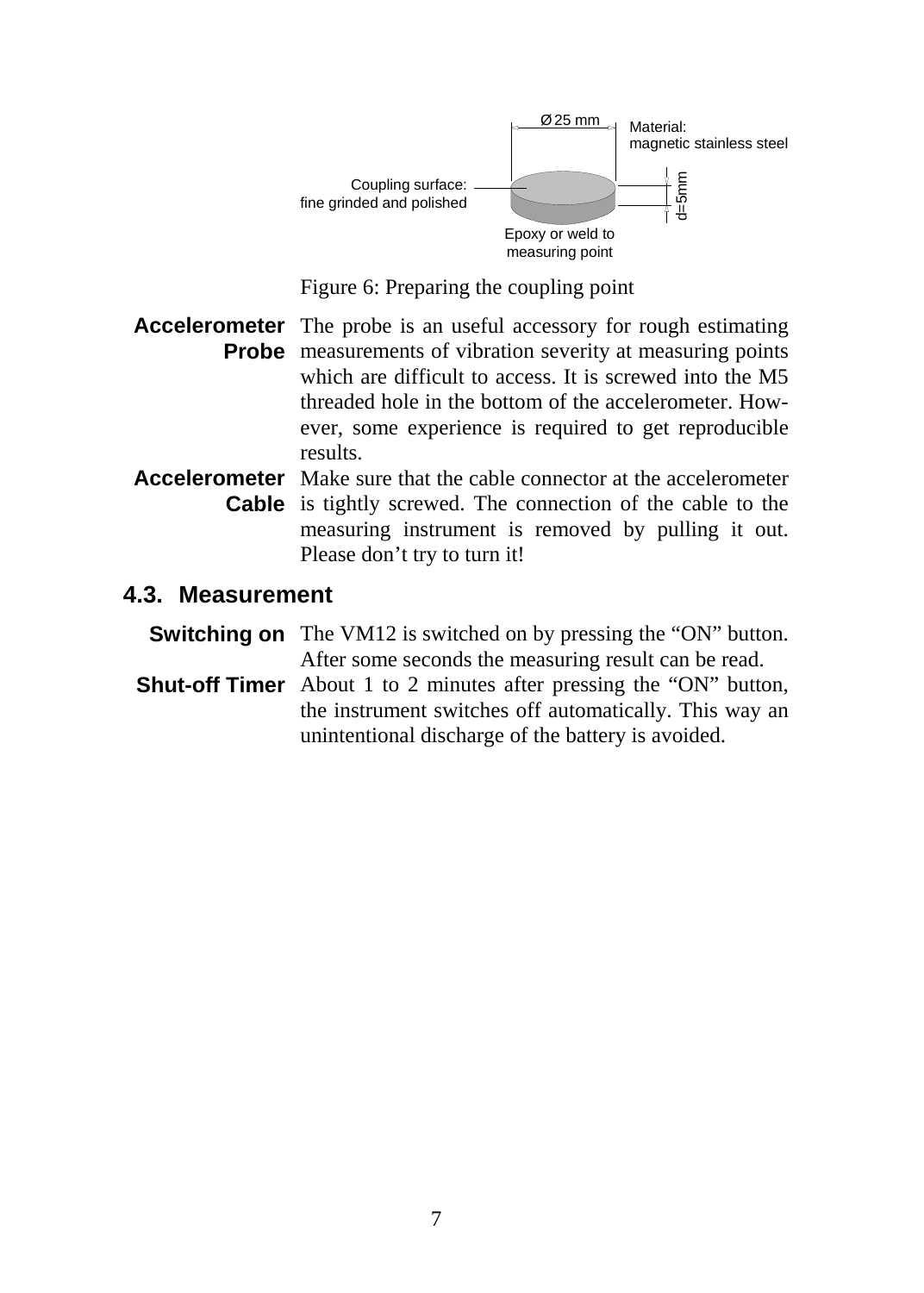## **4.4. Replacing the Battery**

The Vibration Meter VM12 is powered by a 9 V battery type IEC 6F22 (PP3 or equivalent). The battery compartment is located at the rear of the instrument. The battery compartment is opened by pressing on the grooved part of the cover and sliding it downwards (see figure page 3).

The power consumption amounts to about 7 mA. It is recommended to use alkaline batteries. With an alkaline battery an operational life of about 30 h can be reached. The use of accumulators is possible as well. A fully charged accumulator works about 7 h.

When the VM12 is switched off its stand-by current is only 4 µA which is in the range of the self-discharge current of typical batteries.

**Battery**  The LED "BAT" below the display indicates if the **Indicator** battery voltage drops below 7.5 V. Down to 7 V the instrument works properly.



Please take flat batteries out of the compartment immediately directly the compartment immediately diately, to avoid leakage. It is advisable to do the same, if the instrument will not be used for longer time.

## **5. Vibration Severity Measurement**

A common procedure for monitoring the unbalance of rotating machines is to measure vibration velocity (vibration severity). It is a measure of the energy content of the emitted vibration. Reasons for unbalance may be, for instance, loose screws, bent components, worn out bearings with too much clearance or dirt on blower fans. Often several of these effects increase one another.

**ISO 10816-1** If no reference values of vibration severity are available on the relevant machine, you may refer to the recommendations of ISO 10816-1 (see table below). Here you will find permissible values of the vibration severity of different machine types. The basis of the assessment is the maximum value of all measured points on the machine.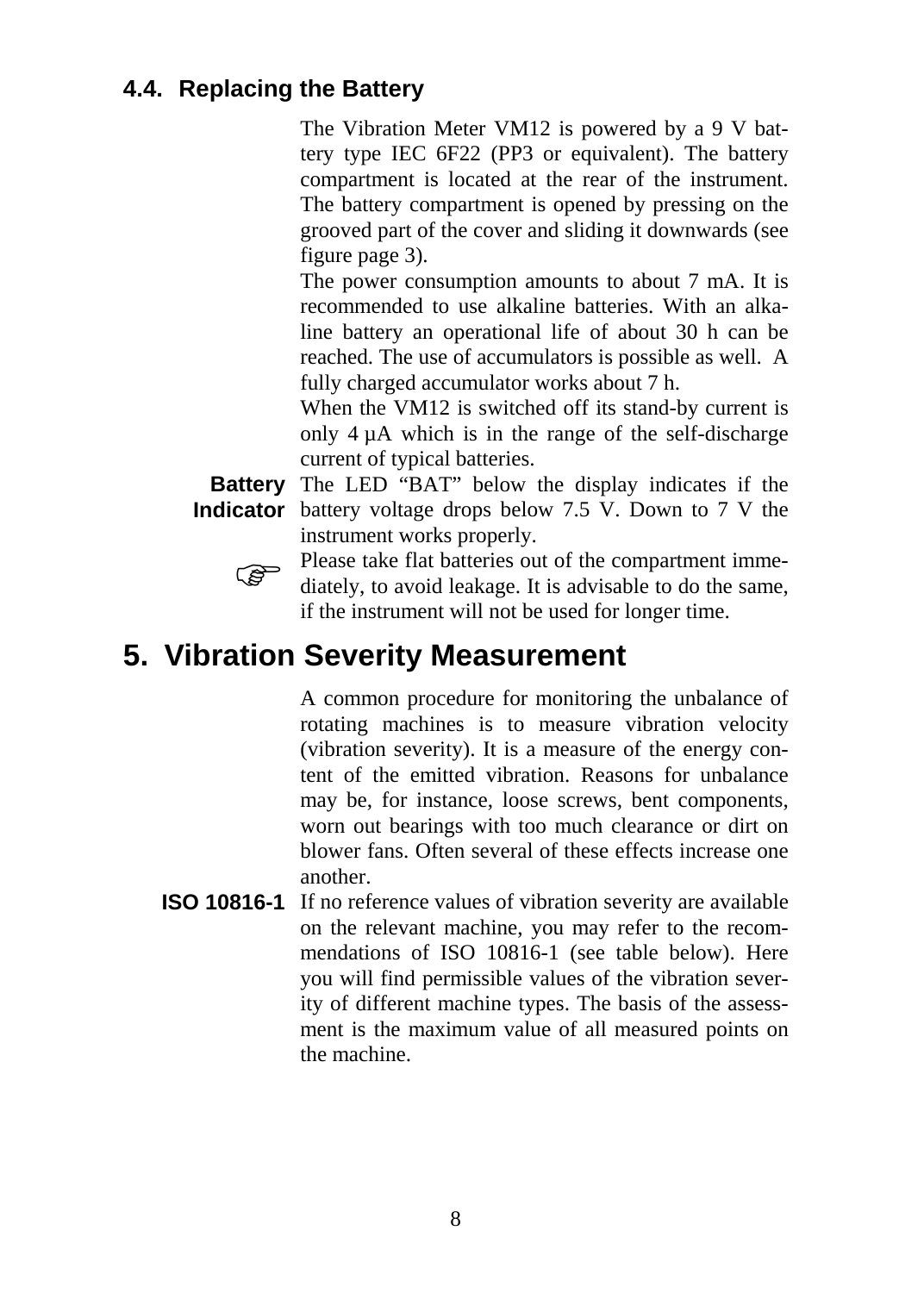| <b>Machine</b><br><b>Type</b> | <b>Power Rating</b><br><sub>or</sub><br><b>Shaft Height</b> | <b>Speed</b><br>$min-1$ | Foun-<br>dation | Max.<br>Continu-<br>ous value<br>mm/s |
|-------------------------------|-------------------------------------------------------------|-------------------------|-----------------|---------------------------------------|
|                               | 300 kW - 50 MW                                              |                         | rigid           | 7.1                                   |
|                               | $300\,\mathrm{kW}$ – $50\,\mathrm{MW}$                      |                         | flexible        | 11                                    |
|                               | $>50$ MW                                                    | < 1500                  | rigid           | 7.1                                   |
| Steam                         | $>50$ MW                                                    | < 1500                  | flexible        | 11                                    |
| <b>Turbines</b>               | $>50$ MW                                                    | $1500 - 1800$           |                 | 8.5                                   |
|                               | $>50$ MW                                                    | $3000 - 3600$           |                 | 11.8                                  |
|                               | $>50$ MW                                                    | >3600                   | rigid           | 7.1                                   |
|                               | $>50$ MW                                                    | >3600                   | flexible        | 11                                    |
|                               | $< 160$ mm                                                  |                         | rigid           | 2.8                                   |
|                               | $< 160$ mm                                                  |                         | flexible        | 4.5                                   |
| Electrical                    | $160 - 315$ mm                                              |                         | rigid           | 4.5                                   |
| Engines                       | $160 - 315$ mm                                              |                         | flexible        | 7.1                                   |
|                               | $>315$ mm                                                   | $120 - 15000$           | rigid           | 7.1                                   |
|                               | $>315$ mm                                                   | $120 - 15000$           | flexible        | 11                                    |
| <b>Gas Turbines</b>           | $<$ 3 MW                                                    |                         | rigid           | 7.1                                   |
|                               | $<$ 3 MW                                                    |                         | flexible        | 11                                    |
|                               | $>$ 3 MW                                                    | $3000 - 20000$          |                 | 14.7                                  |
| Generators                    | $>50$ MW                                                    | $1500 - 1800$           |                 | 8.5                                   |
|                               | $>50$ MW                                                    | $3000 - 3600$           |                 | 11.8                                  |
| Blowers.<br>Compressors       | $< 15$ kW                                                   |                         | rigid           | 2.8                                   |
|                               | $< 15$ kW                                                   |                         | flexible        | 4.5                                   |
|                               | $15 - 300$ kW                                               |                         | rigid           | 4.5                                   |
|                               | $15 - 300$ kW                                               |                         | flexible        | 7.1                                   |
|                               | $>300$ kW                                                   |                         | rigid           | 7.1                                   |
|                               | $>300$ kW                                                   |                         | flexible        | 11                                    |
| Pumps with<br>separate drive  | $< 15$ kW                                                   |                         | rigid           | 4.5                                   |
|                               | $< 15$ kW                                                   |                         | flexible        | 7.1                                   |
|                               | $>15$ kW                                                    |                         | rigid           | 7.1                                   |
|                               | $>15$ kW                                                    |                         | flexible        | 11                                    |
| Pumps with                    | $< 15$ kW                                                   |                         | rigid           | 2.8                                   |
| integrated                    | $< 15$ kW                                                   |                         | flexible        | 4.5                                   |
| drive                         | $>15$ kW                                                    |                         | rigid           | 4.5                                   |
|                               | $>15$ kW                                                    |                         | flexible        | 7.1                                   |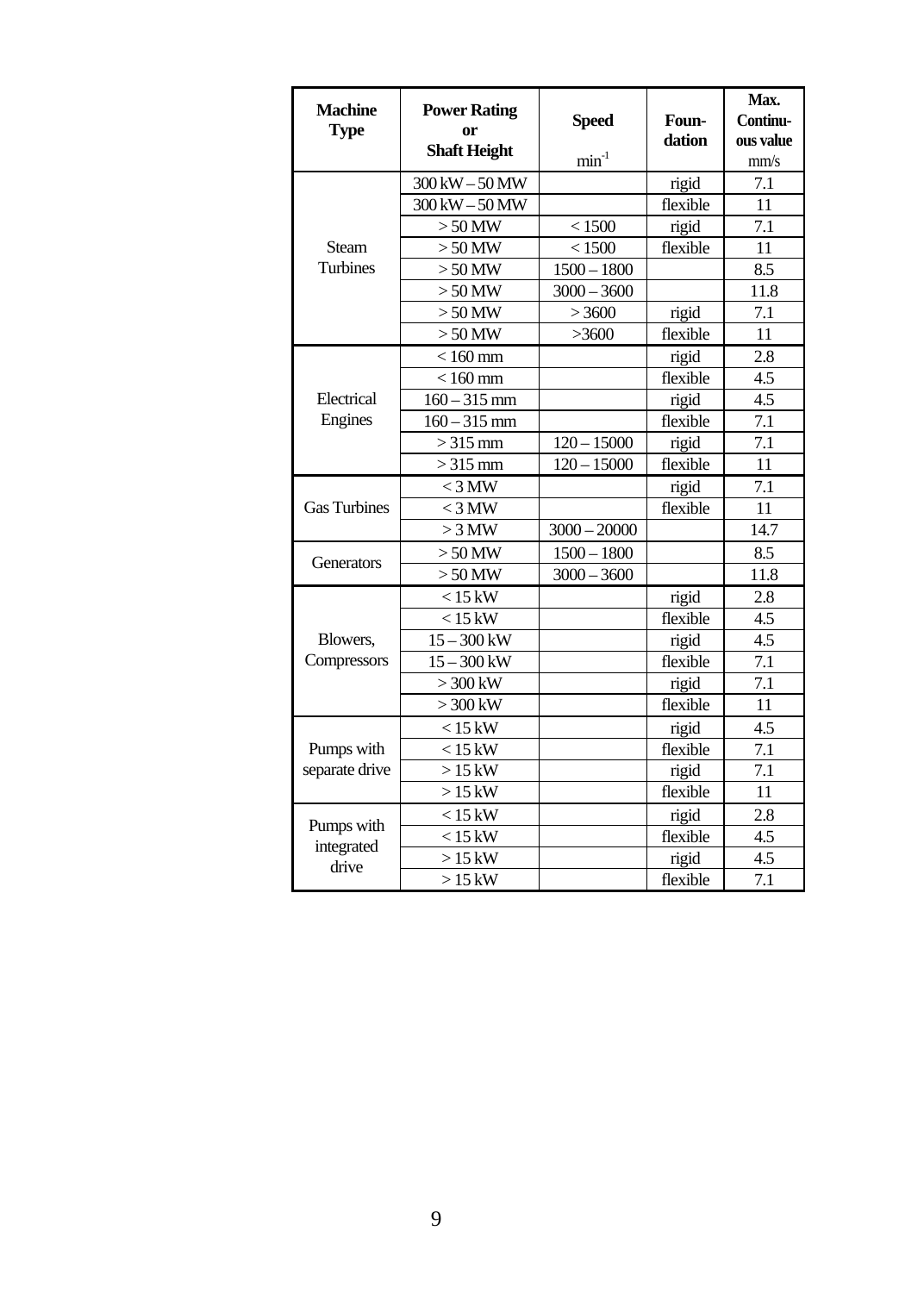## **6. Maintenance and Calibration**

The VM15 should be protected from dirt and liquids. The case is not water tight.

Please protect the vibration sensor from hard impact on metallic surfaces to maintain its measuring accuracy.

The accuracy of the Vibration Meter VM12 can be checked easily by means of a vibration exciter. for instance the Vibration Calibrator **VC10** of MMF. This calibrator excites the accelerometer at a frequency of 159.2 Hz with a definite vibration level of 10 mm/s.

The manufacturer Metra Mess- und Frequenztechnik recommends a yearly check of the VM12 and offers a calibration service. During this check your equipment is adjusted based on a reference standard certified by the PTB (Physikalisch-Technische Bundesanstalt. the Federal Calibration Authority of Germany). The calibration laboratory provides a calibration certificate for the equipment on demand.



**Important:** Please note. that calibration is valid only for the instrument together with its accelerometer. You will find the serial number of your VM12 on its rear. The accelerometer has an engraved serial number. Both serial numbers are put down in the chapter "Technical Data" of this instruction manual. By means of these numbers you will find the right set in case of any mixup.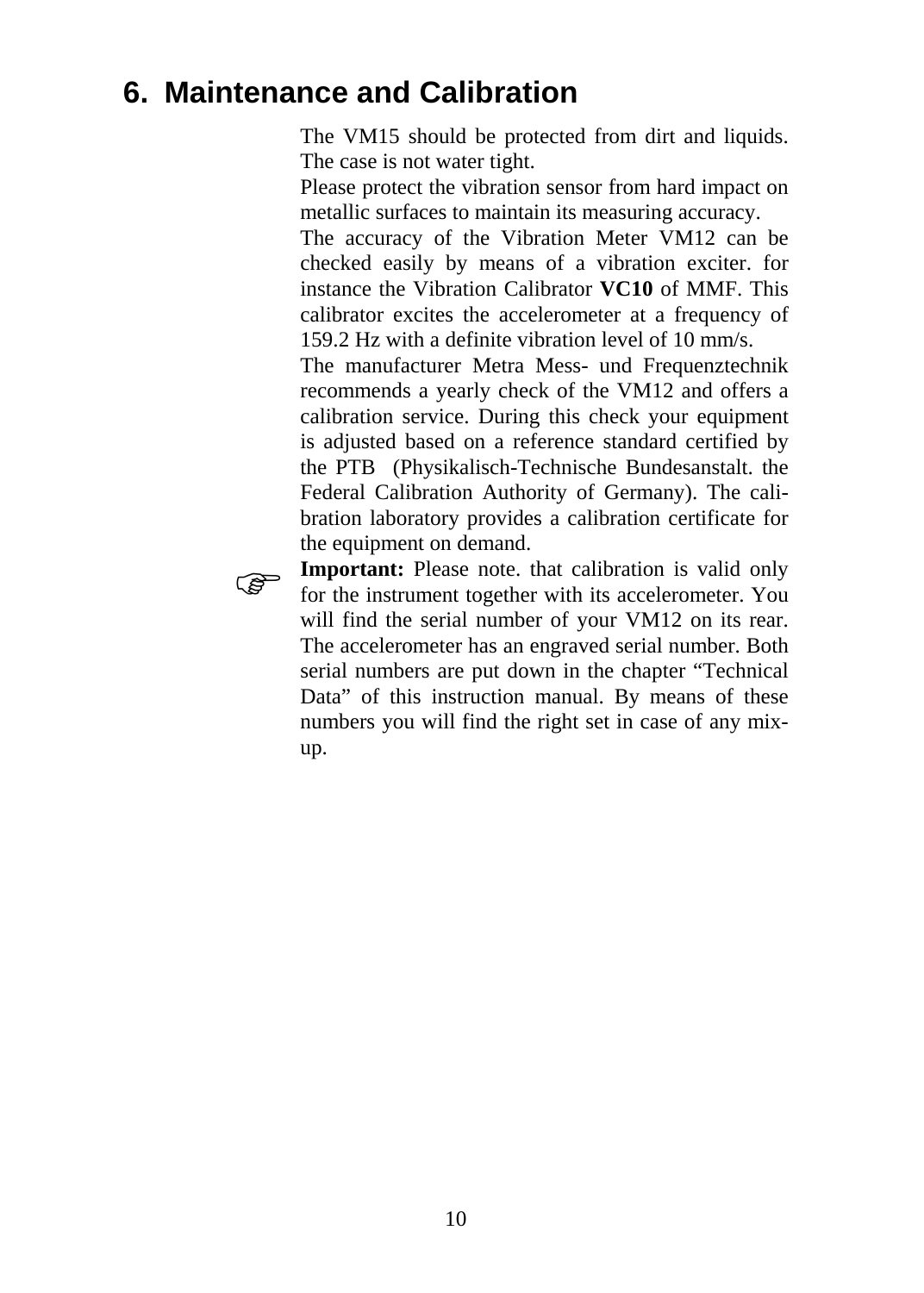# **7. Technical Data**

#### **Instrument:**

| <b>Measuring range</b>          | 199.9 mm/s vibration velocity2  200 $^{\circ}$ C                                                                                                                                                |                                                                                                 |  |
|---------------------------------|-------------------------------------------------------------------------------------------------------------------------------------------------------------------------------------------------|-------------------------------------------------------------------------------------------------|--|
| <b>Frequency range</b>          | $101000$ Hz. 2-pole filters. $-40$ dB/decade                                                                                                                                                    |                                                                                                 |  |
| Accuracy                        | $\pm$ 5% referred to full scale output. $\pm$ 2 digits                                                                                                                                          |                                                                                                 |  |
| <b>Vibration input</b>          | $ICP^{\circledR}$ compatible<br>Connector:<br>Constant current:<br>Compliance voltage: 10 V                                                                                                     | <i>Binder</i> series 719. 3 pins. male<br>$1 \text{ mA}$                                        |  |
| <b>Display</b>                  | LCD. $3\frac{1}{2}$ digits. character height 8.9 mm<br>Refresh rate:                                                                                                                            | 3 Hz                                                                                            |  |
| Power supply                    | 9 V battery type IEC 6F22 / PP3<br>Current consumption: approx. 7 mA<br>Stand-by current: $\alpha$ approx. 4 $\mu$ A<br>Life time:<br>Battery indicator:<br>Auto shut-off timer: after 1  2 min | approx. 30 hours (Alkaline)<br>approx. 7 hours (NiMH Accum.)<br>LED at $U_{\text{BAT}}$ < 7.5 V |  |
| <b>Operating</b><br>temperature | $-20.55$ °C<br>Rel. humidity 95 %. no condensation                                                                                                                                              |                                                                                                 |  |
| <b>Dimensions</b>               | $125 \times 60 \times 25$ mm <sup>3</sup> (without connectors)                                                                                                                                  |                                                                                                 |  |
| Weight                          | 130 grams                                                                                                                                                                                       |                                                                                                 |  |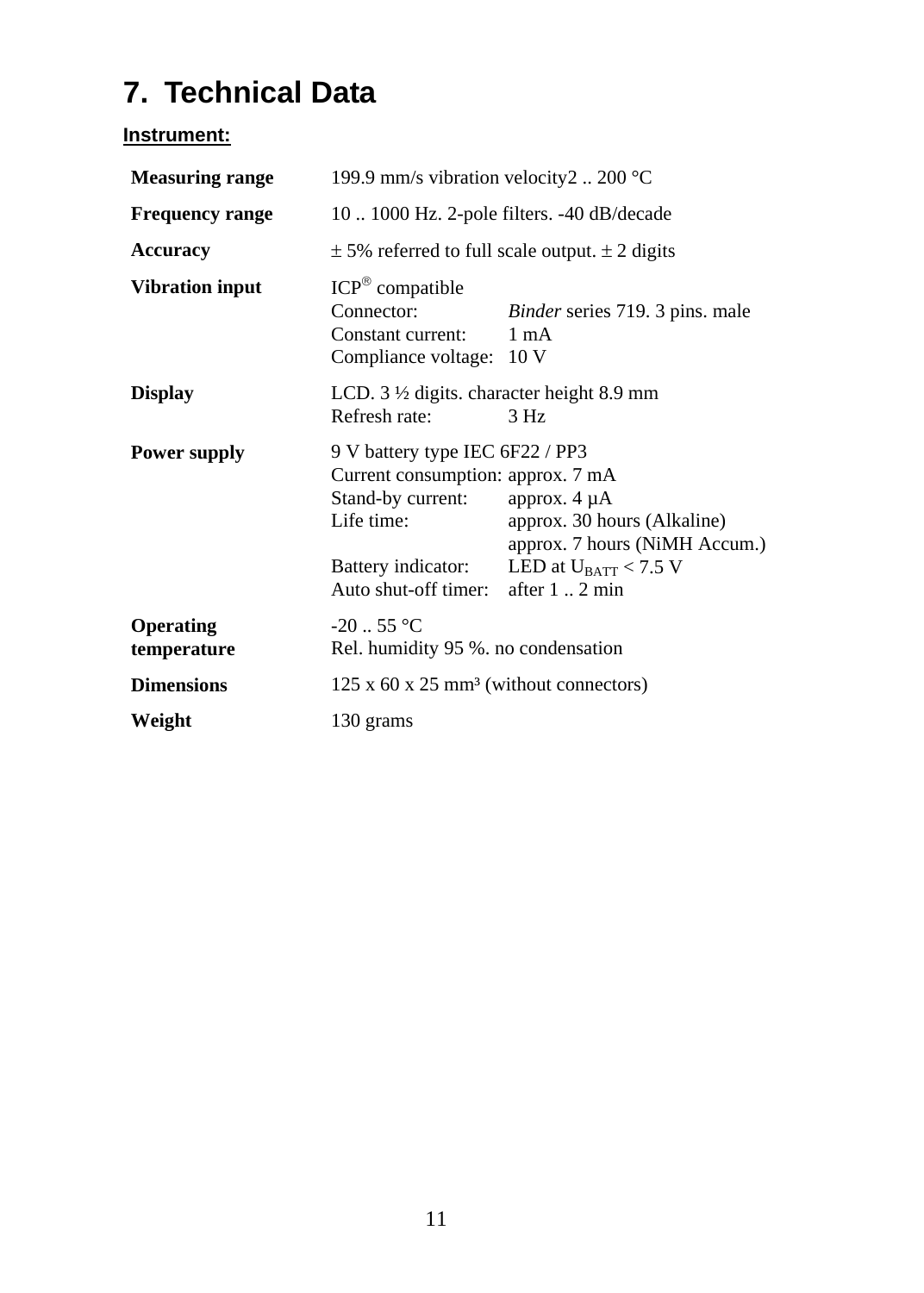## **Vibration Sensor:**

| Type                          | piezoelectric accelerometer                                                                                                                        |                      |  |
|-------------------------------|----------------------------------------------------------------------------------------------------------------------------------------------------|----------------------|--|
| <b>Sensitivity</b>            | approx. $25 \text{ mV/g}$                                                                                                                          |                      |  |
| Output                        | $ICP^{\circledR}$ compatible                                                                                                                       |                      |  |
| <b>Bias voltage</b>           | 4.5 VDC                                                                                                                                            |                      |  |
| <b>Resonant frequency</b>     | approx. 28 kHz                                                                                                                                     |                      |  |
| <b>Transverse sensitivity</b> | $< 5\%$                                                                                                                                            |                      |  |
| <b>Mounting</b>               | M <sub>5</sub> thread                                                                                                                              |                      |  |
| Connector                     | <b>TNC</b> socket                                                                                                                                  |                      |  |
| Cable                         | spiral cable, stretched length approx. 1.5 m<br>plug: TNC / Binder series 719. 3 pins. female                                                      |                      |  |
| <b>Dimensions</b>             | height 45 mm. $\varnothing$ 21 mm. SW19                                                                                                            |                      |  |
| Weight                        | 50 grams                                                                                                                                           |                      |  |
| <b>Accessories:</b>           |                                                                                                                                                    |                      |  |
| <b>Standard</b>               | Instrument<br>Vibration sensor<br>Cable for vibration sensor<br>Probe for vibration sensor<br>Magnetic clamp<br>Instruction manual<br>Plastic case |                      |  |
| Optional                      | Belt case                                                                                                                                          | Ordering no.: VM15-G |  |

#### **Serial Numbers:**

(To be filled out by the manufacturer)

#### **Instrument**

....................................................................

....................................................................

### **Vibration Sensor**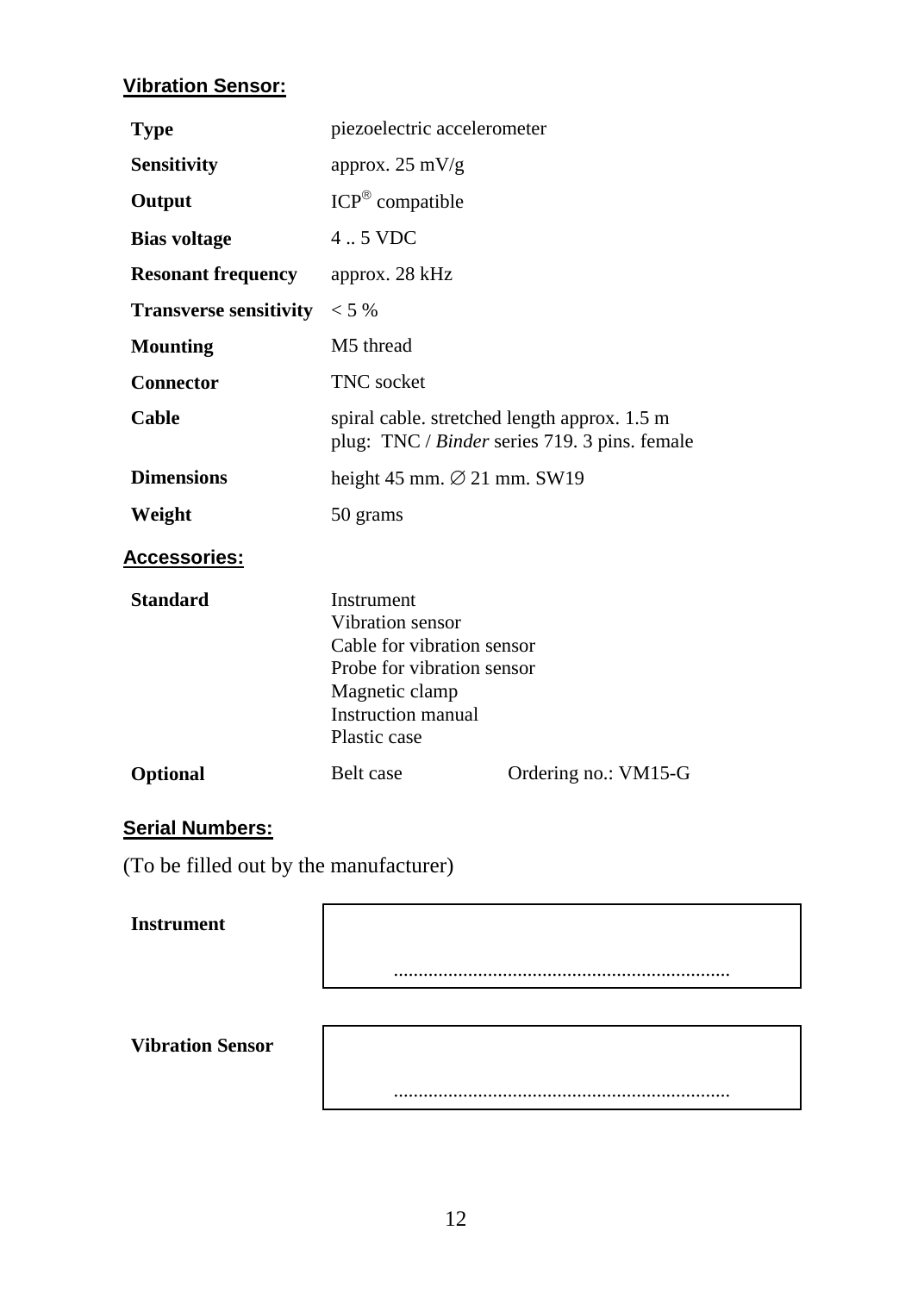## **Limited Warranty**

Metra warrants for a period of **24 months** that its products will be free from defects in material or workmanship and shall conform to the specifications current at the time of shipment.

The warranty period starts with the date of invoice. The customer must provide the dated bill of sale as evidence. The warranty period ends after 24 months.

Repairs do not extend the warranty period.

This limited warranty covers only defects which arise as a result of normal use according to the instruction manual.

Metra's responsibility under this warranty does not apply to any improper or inadequate maintenance or modification and operation outside the product's specifications.

> Shipment to Metra will be paid by the customer. The repaired or replaced product will be sent back at Metra's expense.